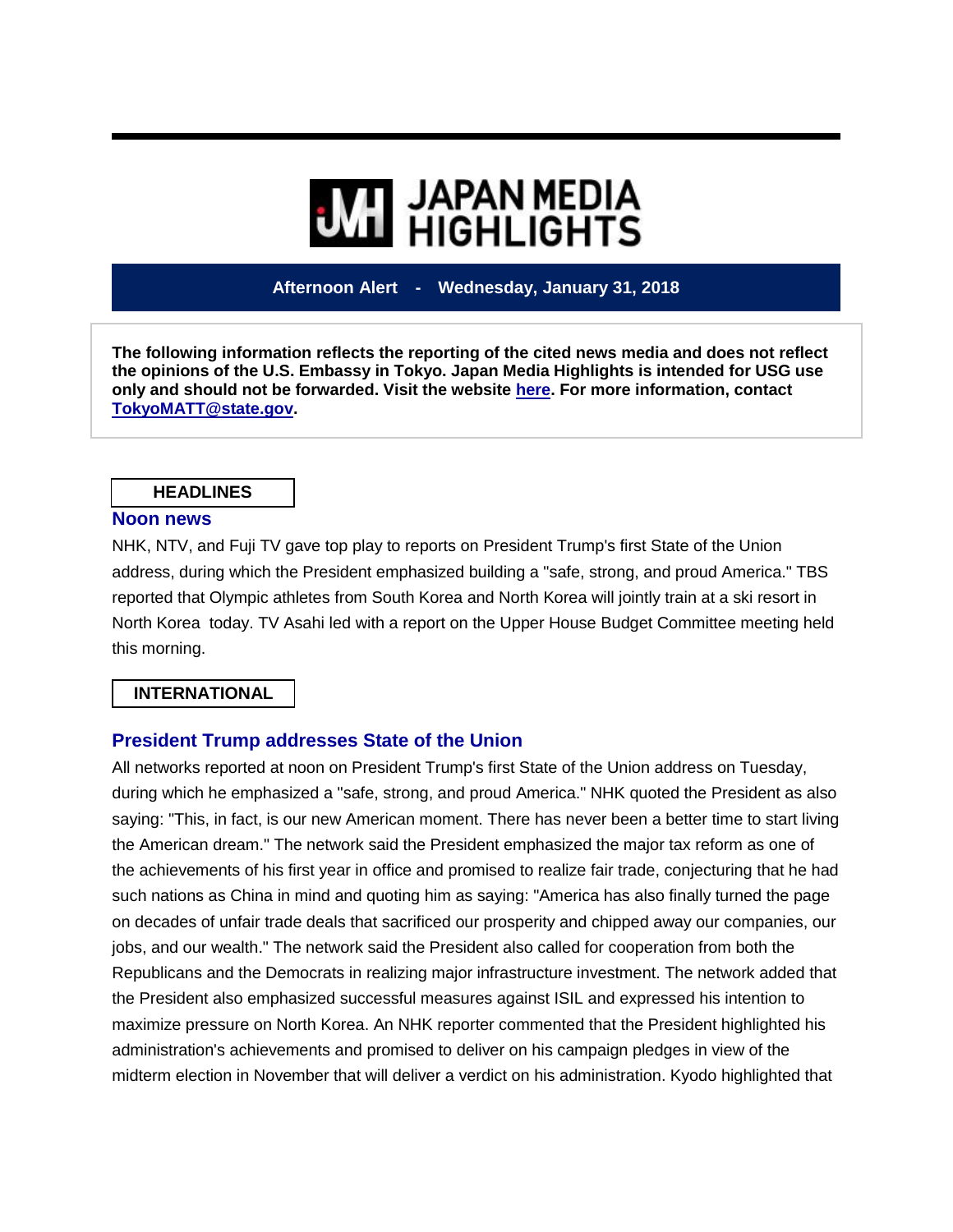the President mentioned Toyota's announcement of a new plant to be built in Alabama.

• [Concern at China's order to scrap Muji map missing disputed isles](https://jmh.usembassy.gov/2018013199481/) (Kyodo News)

# **ECONOMY**

• [Gov't-backed body approved for research reactor ops under new rules](https://jmh.usembassy.gov/2018013199479/) (Kyodo News)

• [Japan Post group to target startups with new investment arm](https://jmh.usembassy.gov/2018013199443/) (Nikkei Asian Review)

# **POLITICS**

- [Prime minister's schedule on Jan. 30, 2018](https://jmh.usembassy.gov/2018013199459/) (Nikkei)
- [Gist of interpellations at Lower House Budget Committee, Jan. 29](https://jmh.usembassy.gov/2018013199462/) (Tokyo Shimbun)
- [Abe disagrees with calls to largely rewrite war-renouncing Article 9](https://jmh.usembassy.gov/2018013199439/) (Kyodo News)
- [Japan to restrict heated tobacco use but give up on indoor smoking ban](https://jmh.usembassy.gov/2018013199451/) (Kyodo) News)
- [Small restaurants to be OK'd for smoking](https://jmh.usembassy.gov/2018013199452/) (The Japan News)
- [Health ministry unveils watered-down anti-passive smoking bill](https://jmh.usembassy.gov/2018013199453/) (The Mainichi)

# **OPINION POLLS**

- [Inamine leads in Nago mayoral election with Toguchi close behind, Yomiuri](https://jmh.usembassy.gov/2018013199477/)  [poll](https://jmh.usembassy.gov/2018013199477/) (Yomiuri)
- [Key issue in Nago mayoral race differs depending on candidate backed, Kyodo News](https://jmh.usembassy.gov/2018013199474/)  [poll](https://jmh.usembassy.gov/2018013199474/) (Tokyo Shimbun)

**SOCIETY** 

# **Young Japanese heading to South Korea in quest of stardom**

NHK's "Close-up Gendai+" reported that a growing number of young Japanese are heading to South Korea with the aim of becoming pop stars. The program said many internationally popular "idol groups," such as TWICE and BTS, are based in South Korea and include members from Japan, Taiwan, and other countries. South Korea-based groups are reportedly very popular around the world today because of their effective use of YouTube and Twitter and high-level performances. The program said many young people attending dance schools in Japan now dream of making their debuts in South Korea.